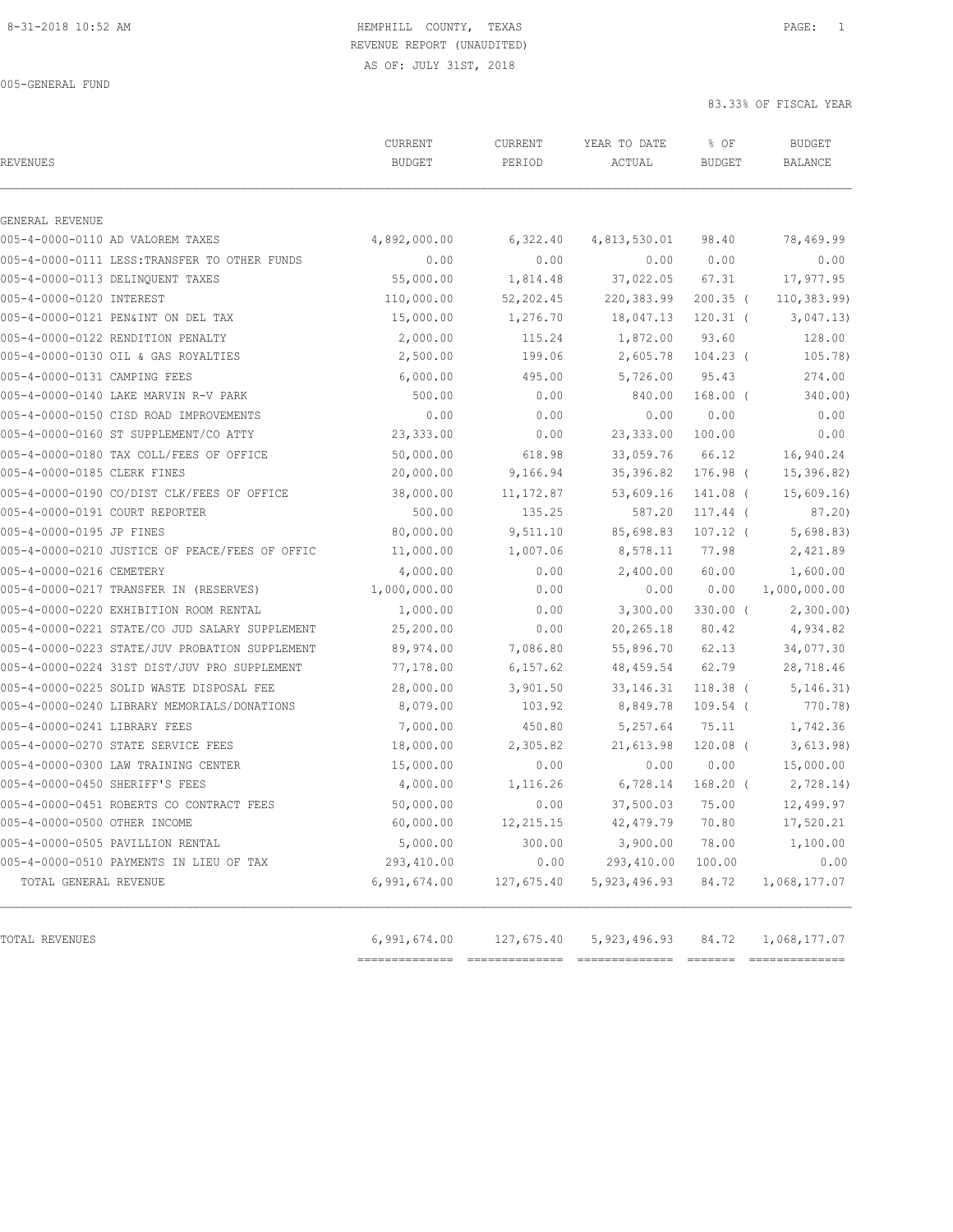008-LAW LIBRARY

| REVENUES                                   | CURRENT<br><b>BUDGET</b> | CURRENT<br>PERIOD | YEAR TO DATE<br>ACTUAL | % OF<br>BUDGET | BUDGET<br><b>BALANCE</b> |
|--------------------------------------------|--------------------------|-------------------|------------------------|----------------|--------------------------|
|                                            |                          |                   |                        |                |                          |
| GENERAL REVENUE                            |                          |                   |                        |                |                          |
| 008-4-0000-0110 TRANSFER FROM FUND BALANCE | 5,000.00                 | 0.00              | 0.00                   | 0.00           | 5,000.00                 |
| 008-4-0000-0550 COURT FEES-LAW/LIB         | 2,000.00                 | 490.00            | 1,995.00               | 99.75          | 5.00                     |
| TOTAL GENERAL REVENUE                      | 7,000.00                 | 490.00            | 1,995.00               | 28.50          | 5,005.00                 |
|                                            |                          |                   |                        |                |                          |
| TOTAL REVENUES                             | 7,000.00                 | 490.00            | 1,995.00               | 28.50          | 5,005.00                 |
|                                            |                          |                   |                        |                |                          |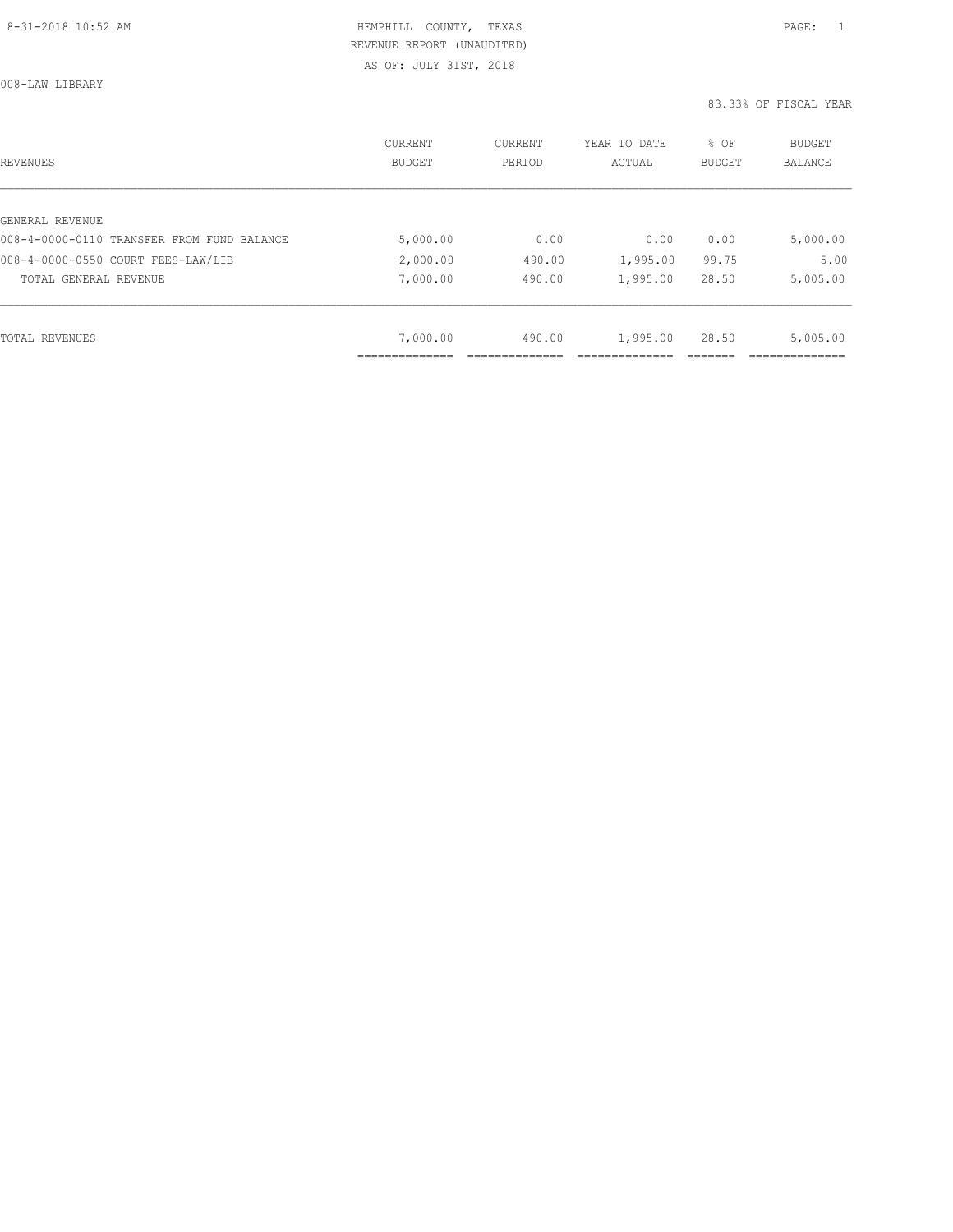009-SECURITY FEE

| REVENUES                                   | CURRENT<br><b>BUDGET</b> | CURRENT<br>PERIOD | YEAR TO DATE<br>ACTUAL | % OF<br><b>BUDGET</b> | <b>BUDGET</b><br><b>BALANCE</b> |
|--------------------------------------------|--------------------------|-------------------|------------------------|-----------------------|---------------------------------|
|                                            |                          |                   |                        |                       |                                 |
| GENERAL REVENUE                            |                          |                   |                        |                       |                                 |
| 009-4-0000-0110 TRANSFER FROM FUND BALANCE | 50,000.00                | 0.00              | 0.00                   | 0.00                  | 50,000.00                       |
| 009-4-0000-0191 COURTHOUSE SECURITY FEE    | 3,000.00                 | 516.01            | 3,670.61               | $122.35$ (            | 670.61)                         |
| TOTAL GENERAL REVENUE                      | 53,000.00                | 516.01            | 3,670.61               | 6.93                  | 49,329.39                       |
|                                            |                          |                   |                        |                       |                                 |
| TOTAL REVENUES                             | 53,000.00                | 516.01            | 3,670.61               | 6.93                  | 49,329.39                       |
|                                            | ____________<br>.        |                   |                        |                       | -------------                   |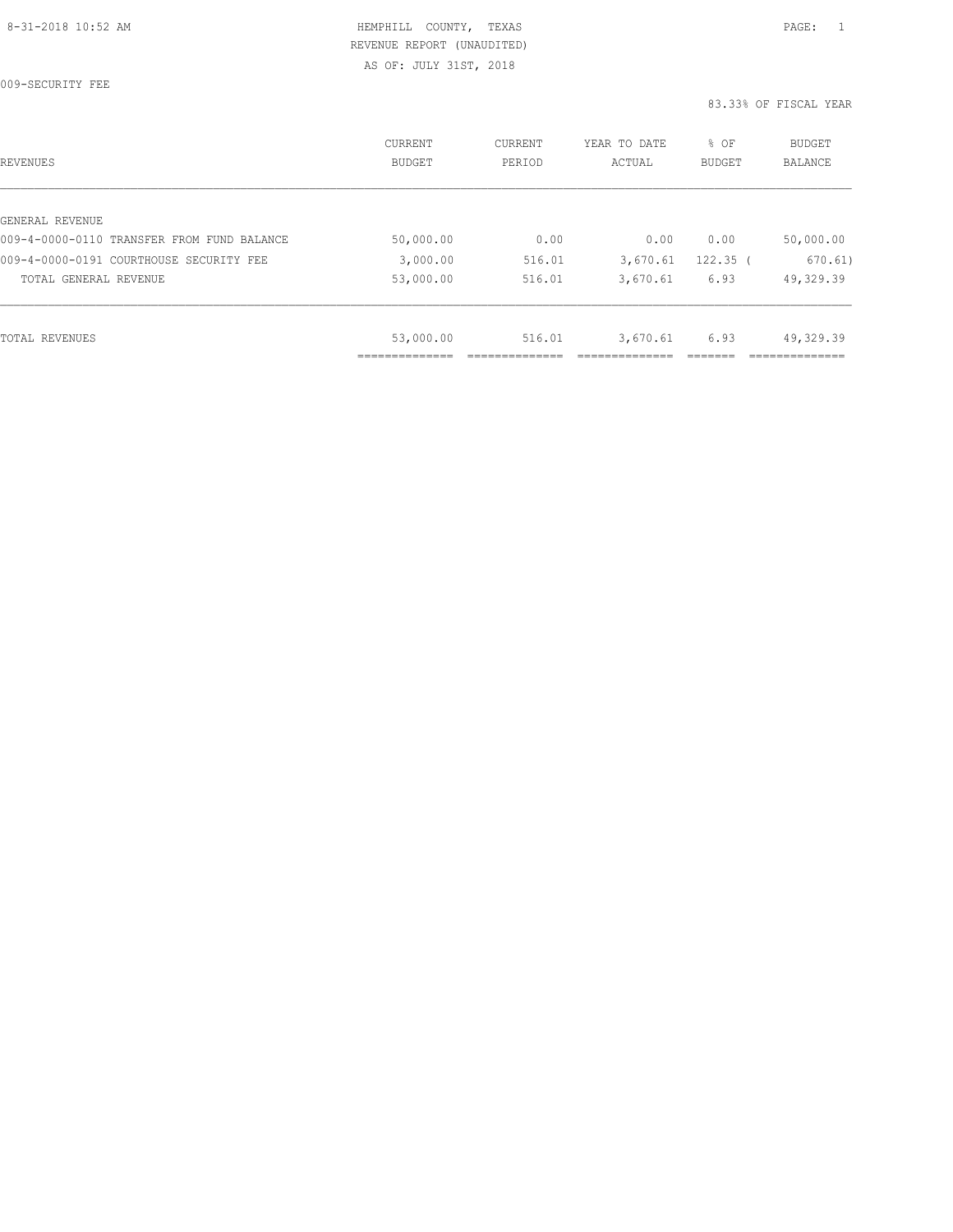| REVENUES                                   | CURRENT<br><b>BUDGET</b>     | CURRENT<br>PERIOD | YEAR TO DATE<br>ACTUAL | % OF<br>BUDGET | <b>BUDGET</b><br><b>BALANCE</b> |
|--------------------------------------------|------------------------------|-------------------|------------------------|----------------|---------------------------------|
|                                            |                              |                   |                        |                |                                 |
| GENERAL REVENUE                            |                              |                   |                        |                |                                 |
| 010-4-0000-0110 AD VALOREM TAX TRANSFER    | 70,000.00                    | 70,000.00         | 70,000.00              | 100.00         | 0.00                            |
| 010-4-0000-0120 INTEREST-AIRPORT           | 400.00                       | 32.15             | 234.68                 | 58.67          | 165.32                          |
| 010-4-0000-0320 CHAMBER OF COMMERCE        | 1,920.00                     | 0.00              | 960.00                 | 50.00          | 960.00                          |
| 010-4-0000-0325 FUEL SALES                 | 130,000.00                   | 14,251.14         | 117,848.77             | 90.65          | 12, 151.23                      |
| 010-4-0000-0326 RENT-HANGARS               | 6,000.00                     | 150.00            | 7,483.72               | $124.73$ (     | 1,483.72)                       |
| 010-4-0000-0500 OTHER RECEIPTS             | 0.00                         | 0.00              | 0.00                   | 0.00           | 0.00                            |
| 010-4-0000-0510 REIMBURSEMENT FROM STATE   | 2,000.00                     | 0.00              | 0.00                   | 0.00           | 2,000.00                        |
| 010-4-0000-0600 TRANSFER FROM FUND BALANCE | 0.00                         | 0.00              | 0.00                   | 0.00           | 0.00                            |
| TOTAL GENERAL REVENUE                      | 210,320.00                   | 84,433.29         | 196,527.17             | 93.44          | 13,792.83                       |
|                                            |                              |                   |                        |                |                                 |
| TOTAL REVENUES                             | 210,320.00<br>============== | 84,433.29         | 196,527.17             | 93.44          | 13,792.83                       |
|                                            |                              |                   |                        |                |                                 |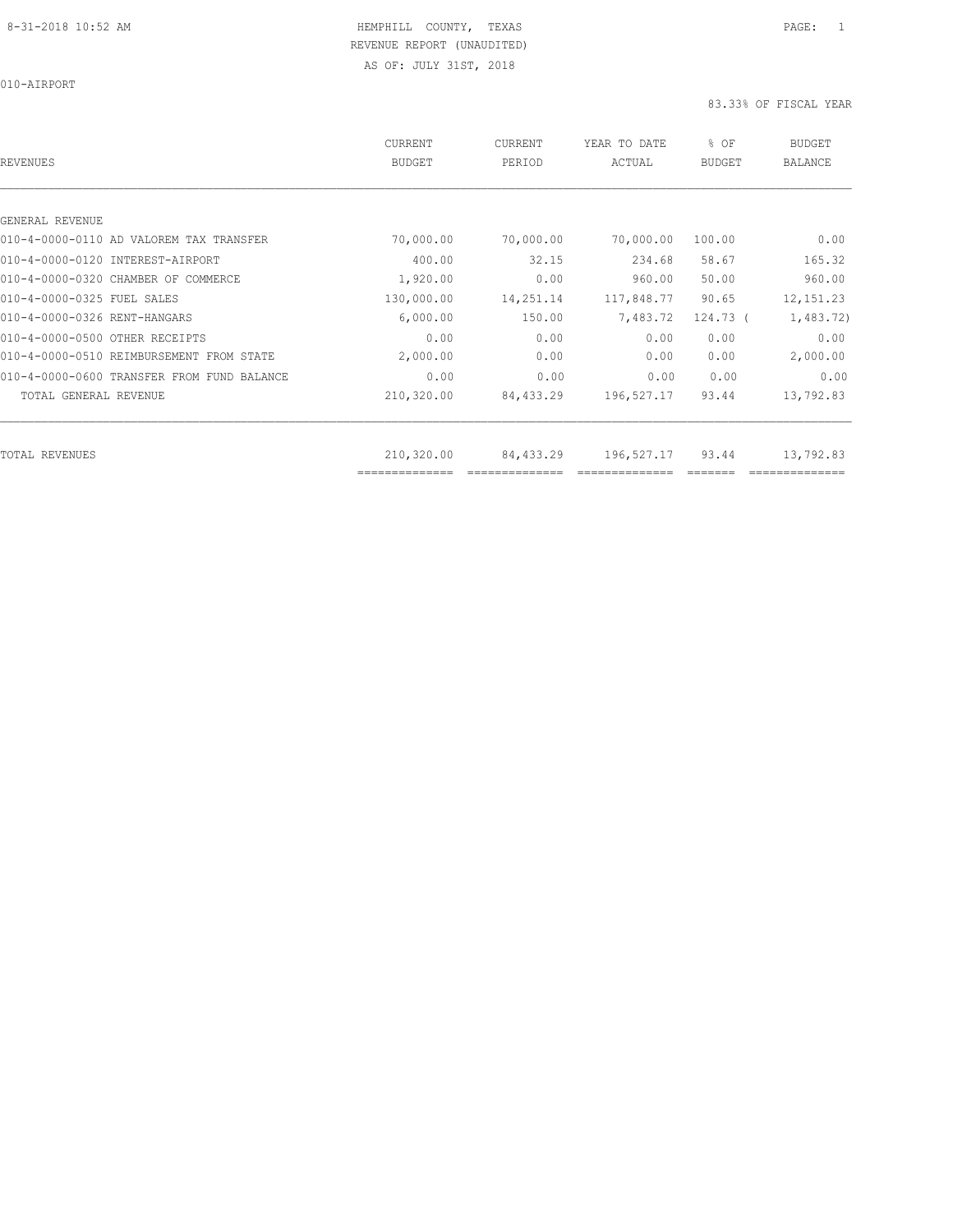| <b>REVENUES</b>                                | CURRENT<br><b>BUDGET</b> | CURRENT<br>PERIOD | YEAR TO DATE<br>ACTUAL | % OF<br><b>BUDGET</b>    | <b>BUDGET</b><br><b>BALANCE</b> |
|------------------------------------------------|--------------------------|-------------------|------------------------|--------------------------|---------------------------------|
|                                                |                          |                   |                        |                          |                                 |
| GENERAL REVENUE                                |                          |                   |                        |                          |                                 |
| 011-4-0000-0110 TRANSFER FROM FUND BALANCE     | 85,000.00                | 0.00              | 0.00                   | 0.00                     | 85,000.00                       |
| 011-4-0000-0120 INTEREST                       | 1,000.00                 | 2,909.97          |                        | 12, 173. 25 1, 217. 33 ( | 11, 173.25                      |
| 011-4-0000-0121 PEN&INT ON DEL TAX             | 800.00                   | 65.00             | 946.12                 | $118.27$ (               | 146.12)                         |
| 011-4-0000-0122 RENDITION PENALTY              | 50.00                    | 1.31              | 98.89                  | 197.78 (                 | 48.89)                          |
| 011-4-0000-0280 FARM TO MARKET TAXES           | 272,000.00               | 351.66            | 268,656.33             | 98.77                    | 3,343.67                        |
| 011-4-0000-0281 DELINQUENT TAXES               | 2,000.00                 | 87.13             | 1,632.34               | 81.62                    | 367.66                          |
| 011-4-0000-0290 LATERAL ROAD                   | 2,100.00                 | 0.00              | 2,088.33               | 99.44                    | 11.67                           |
| 011-4-0000-0295 BANKHEAD-JONES FARM TENANT ACT | 2,200.00                 | 0.00              | 1,719.59               | 78.16                    | 480.41                          |
| 011-4-0000-0300 AUTO REGISTRATION              | 44,000.00                | 3,937.03          | 40,354.50              | 91.71                    | 3,645.50                        |
| 011-4-0000-0500 OTHER RECEIPTS                 | 3,000.00                 | 0.00              | 5,057.22               | $168.57$ (               | 2,057.22                        |
| 011-4-0000-0510 GRANT FUNDS                    | 0.00                     | 0.00              | 0.00                   | 0.00                     | 0.00                            |
| TOTAL GENERAL REVENUE                          | 412,150.00               | 7,352.10          | 332,726.57             | 80.73                    | 79,423.43                       |
| <b>TOTAL REVENUES</b>                          | 412,150.00               | 7,352.10          | 332,726.57             | 80.73                    | 79,423.43                       |
|                                                |                          |                   |                        |                          |                                 |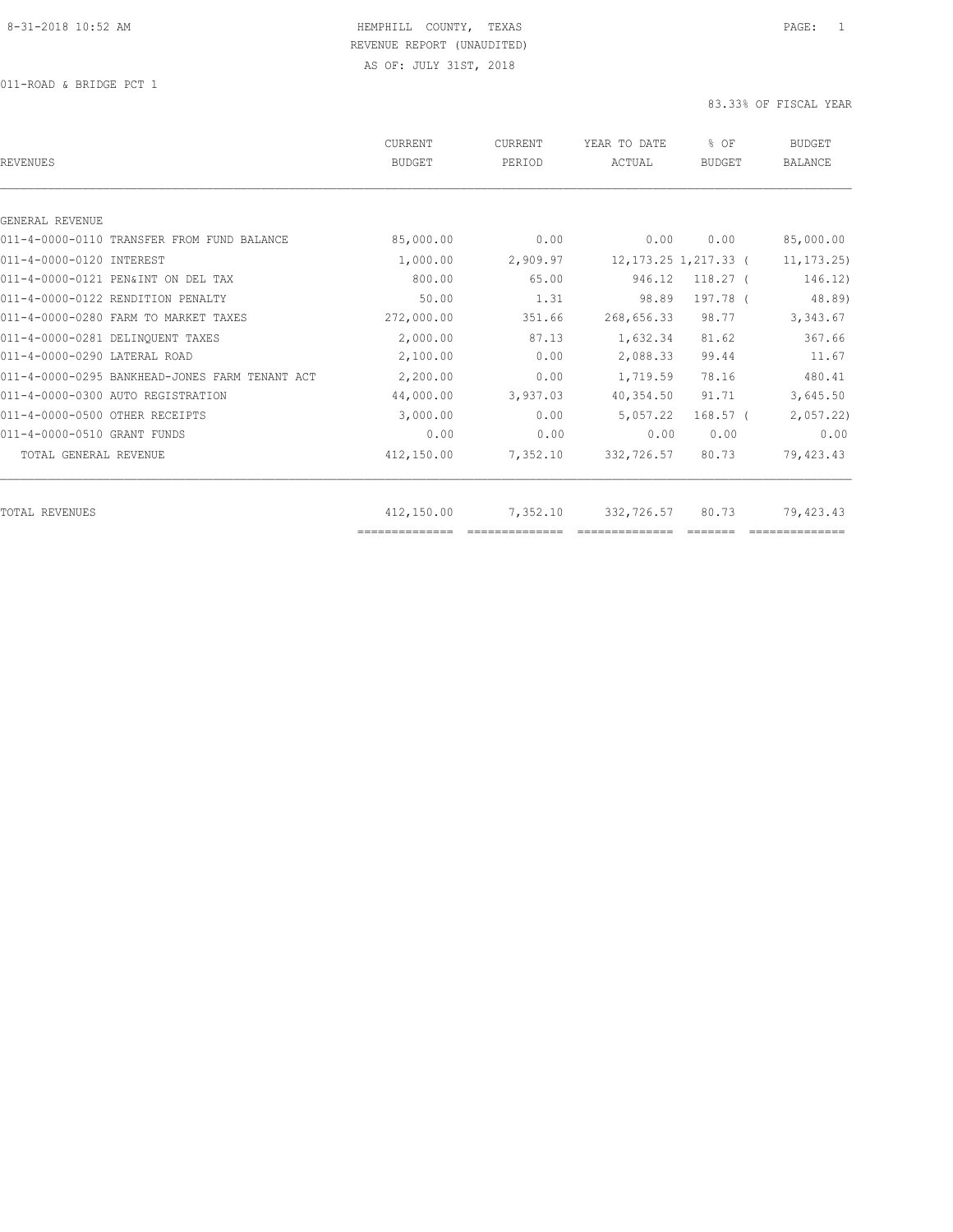| <b>REVENUES</b>                                | <b>CURRENT</b><br><b>BUDGET</b> | <b>CURRENT</b><br>PERIOD | YEAR TO DATE<br>ACTUAL | % OF<br><b>BUDGET</b> | <b>BUDGET</b><br><b>BALANCE</b> |
|------------------------------------------------|---------------------------------|--------------------------|------------------------|-----------------------|---------------------------------|
|                                                |                                 |                          |                        |                       |                                 |
| GENERAL REVENUE                                |                                 |                          |                        |                       |                                 |
| 012-4-0000-0110 TRANSFER FROM FUND BALANCE     | 50,000.00                       | 0.00                     | 0.00                   | 0.00                  | 50,000.00                       |
| 012-4-0000-0120 INTEREST                       | 1,000.00                        | 4,092.39                 |                        | 16,978.60 1,697.86 (  | 15,978.60                       |
| 012-4-0000-0121 PEN&INT ON DEL TAX             | 800.00                          | 68.94                    | 1,003.45               | $125.43$ (            | 203.45                          |
| 012-4-0000-0122 RENDITION PENALTY              | 50.00                           | 1.40                     | 104.98                 | $209.96$ $($          | 54.98)                          |
| 012-4-0000-0280 FARM TO MARKET TAXES           | 289,000.00                      | 372.98                   | 284, 938.61            | 98.59                 | 4,061.39                        |
| 012-4-0000-0281 DELINQUENT TAXES               | 2,000.00                        | 92.41                    | 1,731.38               | 86.57                 | 268.62                          |
| 012-4-0000-0290 LATERAL ROAD                   | 2,500.00                        | 0.00                     | 2,214.89               | 88.60                 | 285.11                          |
| 012-4-0000-0295 BANKHEAD-JONES FARM TENANT ACT | 2,300.00                        | 0.00                     | 1,823.80               | 79.30                 | 476.20                          |
| 012-4-0000-0300 AUTO REGISTRATION              | 47,000.00                       | 4,175.65                 | 42,800.35              | 91.06                 | 4,199.65                        |
| 012-4-0000-0350 ROAD CROSSING PERMITS          | 200.00                          | 0.00                     | 0.00                   | 0.00                  | 200.00                          |
| 012-4-0000-0500 OTHER RECEIPTS                 | 3,000.00                        | 0.00                     | 5,374.86               | $179.16$ (            | 2,374.86                        |
| TOTAL GENERAL REVENUE                          | 397,850.00                      | 8,803.77                 | 356,970.92             | 89.73                 | 40,879.08                       |
| <b>TOTAL REVENUES</b>                          | 397,850.00                      | 8,803.77                 | 356,970.92             | 89.73                 | 40,879.08                       |
|                                                |                                 |                          |                        |                       |                                 |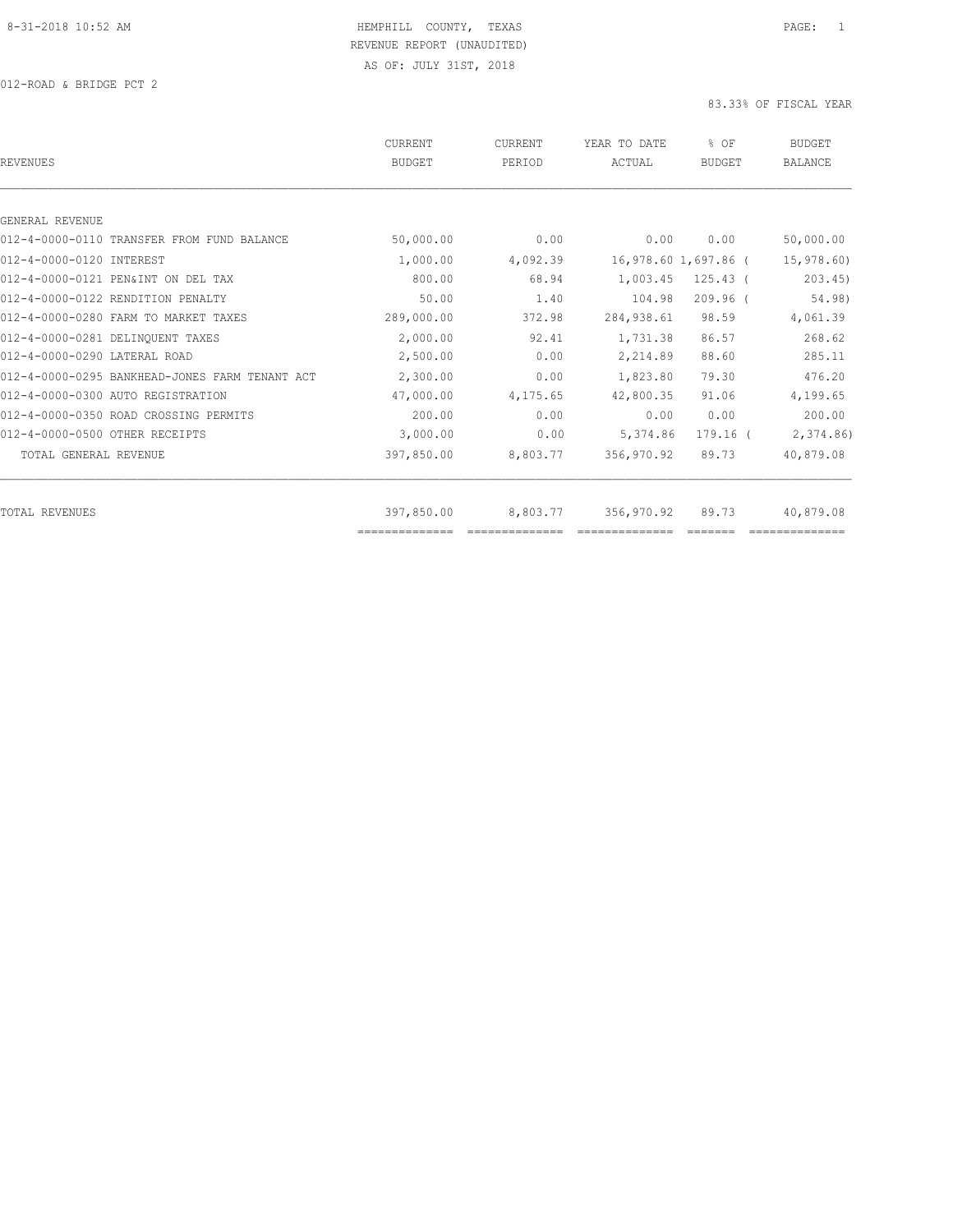| <b>REVENUES</b>                                | CURRENT<br><b>BUDGET</b> | CURRENT<br>PERIOD | YEAR TO DATE<br>ACTUAL | % OF<br><b>BUDGET</b> | <b>BUDGET</b><br><b>BALANCE</b> |
|------------------------------------------------|--------------------------|-------------------|------------------------|-----------------------|---------------------------------|
|                                                |                          |                   |                        |                       |                                 |
| GENERAL REVENUE                                |                          |                   |                        |                       |                                 |
| 013-4-0000-0110 TRANSFER FROM FUND BALANCE     | 159,673.00               | 0.00              | 0.00                   | 0.00                  | 159,673.00                      |
| 013-4-0000-0120 INTEREST                       | 1,000.00                 | 3,887.73          |                        | 16,731.72 1,673.17 (  | 15,731.72)                      |
| 013-4-0000-0121 PEN&INT ON DEL TAX             | 1,500.00                 | 137.89            | 2,007.02               | $133.80$ (            | 507.02                          |
| 013-4-0000-0122 RENDITION PENALTY              | 100.00                   | 2.78              | 209.92                 | $209.92$ (            | 109.92)                         |
| 013-4-0000-0280 FARM TO MARKET TAXES           | 577,600.00               | 745.94            | 569,877.22             | 98.66                 | 7,722.78                        |
| 013-4-0000-0281 DELINOUENT TAXES               | 4,000.00                 | 184.82            | 3,462.83               | 86.57                 | 537.17                          |
| 013-4-0000-0290 LATERAL ROAD                   | 4,000.00                 | 0.00              | 4,429.79               | $110.74$ (            | 429.79)                         |
| 013-4-0000-0295 BANKHEAD-JONES FARM TENANT ACT | 5,000.00                 | 0.00              | 3,647.60               | 72.95                 | 1,352.40                        |
| 013-4-0000-0300 AUTO REGISTRATION              | 93,000.00                | 8,351.32          | 85,600.61              | 92.04                 | 7,399.39                        |
| 013-4-0000-0350 ROAD CROSSING PERMITS          | 500.00                   | 0.00              | 187.50                 | 37.50                 | 312.50                          |
| 013-4-0000-0500 OTHER RECEIPTS                 | 1,000.00                 | 0.00              |                        | 83,973.81 8,397.38 (  | 82,973.81)                      |
| 013-4-0000-0510 GRANT FUNDS                    | 0.00                     | 0.00              | 0.00                   | 0.00                  | 0.00                            |
| TOTAL GENERAL REVENUE                          | 847,373.00               | 13,310.48         | 770,128.02             | 90.88                 | 77,244.98                       |
|                                                |                          |                   |                        |                       |                                 |
| TOTAL REVENUES                                 | 847,373.00               | 13,310.48         | 770,128.02             | 90.88                 | 77,244.98                       |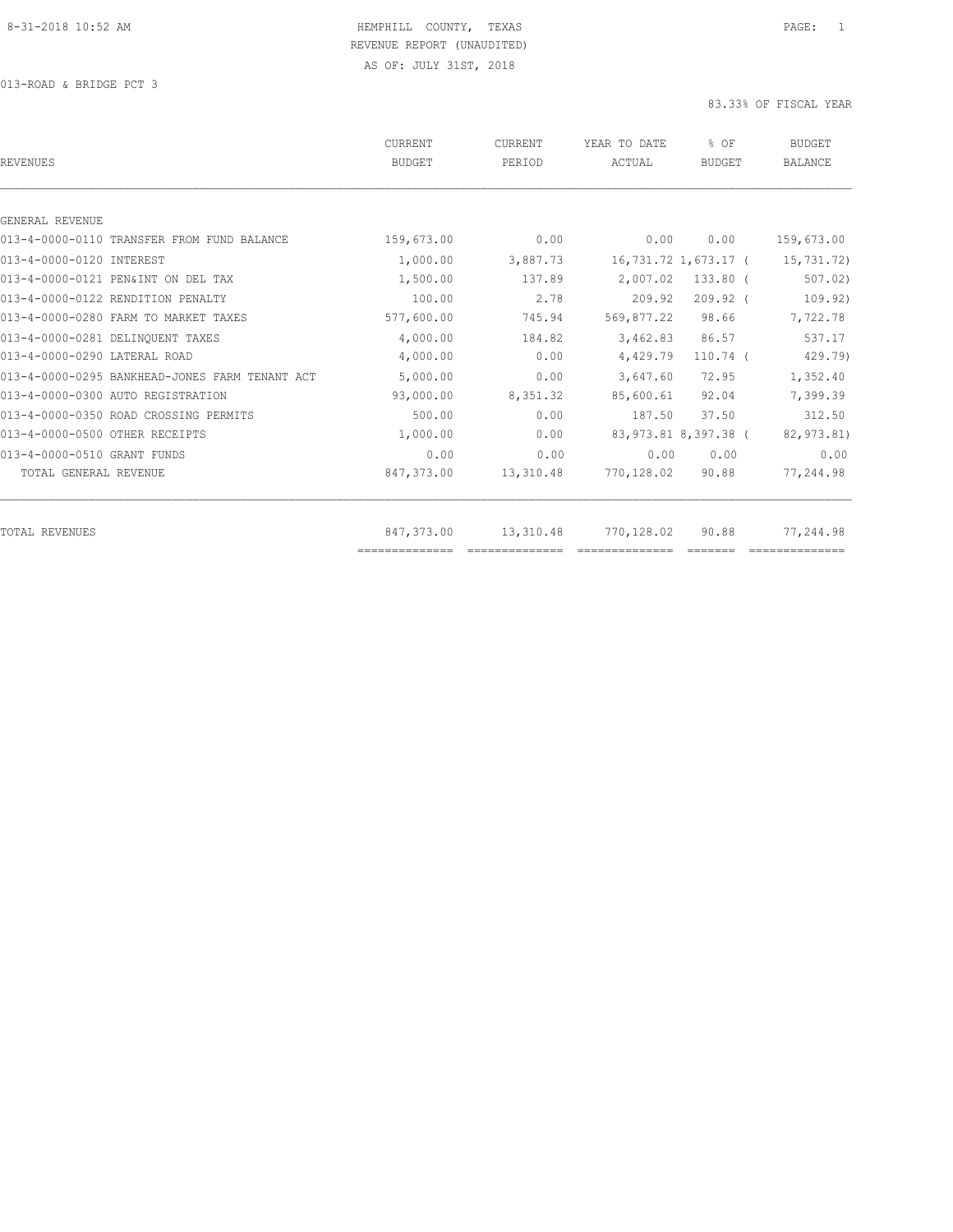| <b>REVENUES</b>                                | CURRENT<br><b>BUDGET</b> | CURRENT<br>PERIOD | YEAR TO DATE<br>ACTUAL | % OF<br><b>BUDGET</b> | <b>BUDGET</b><br><b>BALANCE</b> |
|------------------------------------------------|--------------------------|-------------------|------------------------|-----------------------|---------------------------------|
|                                                |                          |                   |                        |                       |                                 |
| GENERAL REVENUE                                |                          |                   |                        |                       |                                 |
| 014-4-0000-0110 TRANSFER FROM FUND BALANCE     | 50,000.00                | 0.00              | 0.00                   | 0.00                  | 50,000.00                       |
| 014-4-0000-0120 INTEREST                       | 1,000.00                 | 3,937.65          |                        | 16,878.53 1,687.85 (  | 15,878.53)                      |
| 014-4-0000-0121 PEN&INT ON DEL TAX             | 1,500.00                 | 122.12            | 1,777.61               | $118.51$ (            | 277.61)                         |
| 014-4-0000-0122 RENDITION PENALTY              | 100.00                   | 2.47              | 185.94                 | 185.94 (              | 85.94)                          |
| 014-4-0000-0280 FARM TO MARKET TAXES           | 511,600.00               | 660.70            | 504,748.41             | 98.66                 | 6,851.59                        |
| 014-4-0000-0281 DELINQUENT TAXES               | 3,500.00                 | 163.71            | 3,067.07               | 87.63                 | 432.93                          |
| 014-4-0000-0290 LATERAL ROAD                   | 4,000.00                 | 0.00              | 3,923.52               | 98.09                 | 76.48                           |
| 014-4-0000-0295 BANKHEAD-JONES FARM TENANT ACT | 4,000.00                 | 0.00              | 3,230.73               | 80.77                 | 769.27                          |
| 014-4-0000-0300 AUTO REGISTRATION              | 84,000.00                | 7,396.88          | 75,817.71              | 90.26                 | 8,182.29                        |
| 014-4-0000-0350 ROAD CROSSING PERMITS          | 0.00                     | 0.00              | 375.00                 | $0.00$ (              | 375.00                          |
| 014-4-0000-0500 OTHER RECEIPTS                 | 1,000.00                 | 0.00              |                        | 25,815.24 2,581.52 (  | 24,815.24)                      |
| 014-4-0000-0510 GRANT FUNDS                    | 0.00                     | 0.00              | 0.00                   | 0.00                  | 0.00                            |
| TOTAL GENERAL REVENUE                          | 660,700.00               | 12,283.53         | 635,819.76             | 96.23                 | 24,880.24                       |
| <b>TOTAL REVENUES</b>                          | 660,700.00               | 12,283.53         | 635,819.76             | 96.23                 | 24,880.24                       |
|                                                | ==============           |                   |                        |                       |                                 |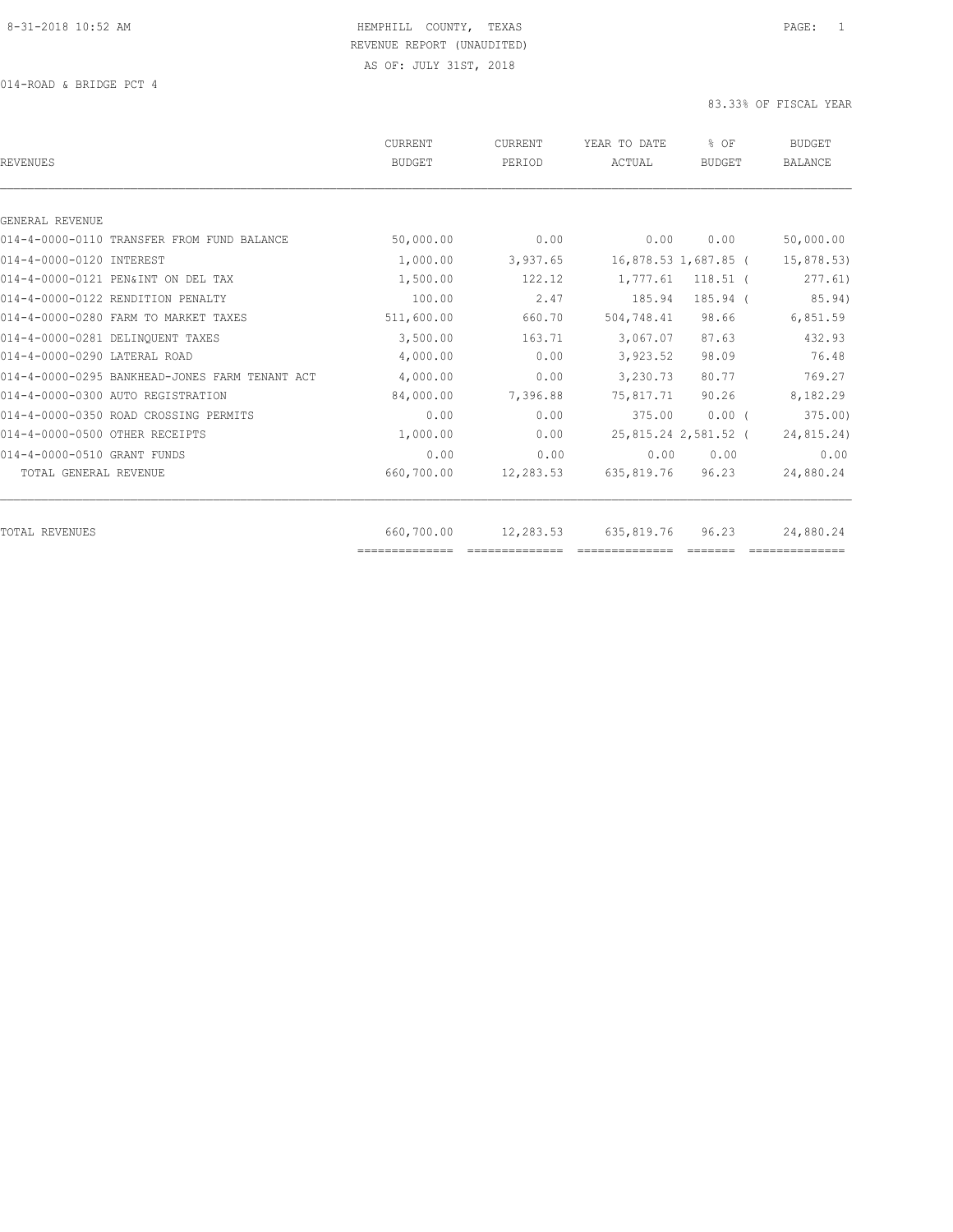AS OF: JULY 31ST, 2018

| REVENUES                                       | CURRENT<br><b>BUDGET</b> | CURRENT<br>PERIOD | YEAR TO DATE<br>ACTUAL | % OF<br><b>BUDGET</b> | <b>BUDGET</b><br><b>BALANCE</b> |
|------------------------------------------------|--------------------------|-------------------|------------------------|-----------------------|---------------------------------|
|                                                |                          |                   |                        |                       |                                 |
| GENERAL REVENUE                                |                          |                   |                        |                       |                                 |
| 022-4-0000-0110 TRANSFER FROM FUND BALANCE     | 60,000.00                | 0.00              | 0.00                   | 0.00                  | 60,000.00                       |
| 022-4-0000-0191 COUNTY RECORDS PRESERVATION FE | 5,000.00                 | 845.43            | 5,126.63               | $102.53$ (            | 126.63)                         |
| TOTAL GENERAL REVENUE                          | 65,000.00                | 845.43            | 5,126.63               | 7.89                  | 59,873.37                       |
|                                                |                          |                   |                        |                       |                                 |
| TOTAL REVENUES                                 | 65,000.00                | 845.43            | 5,126.63               | 7.89                  | 59,873.37                       |
|                                                | ____________<br>.        |                   |                        |                       | ------------                    |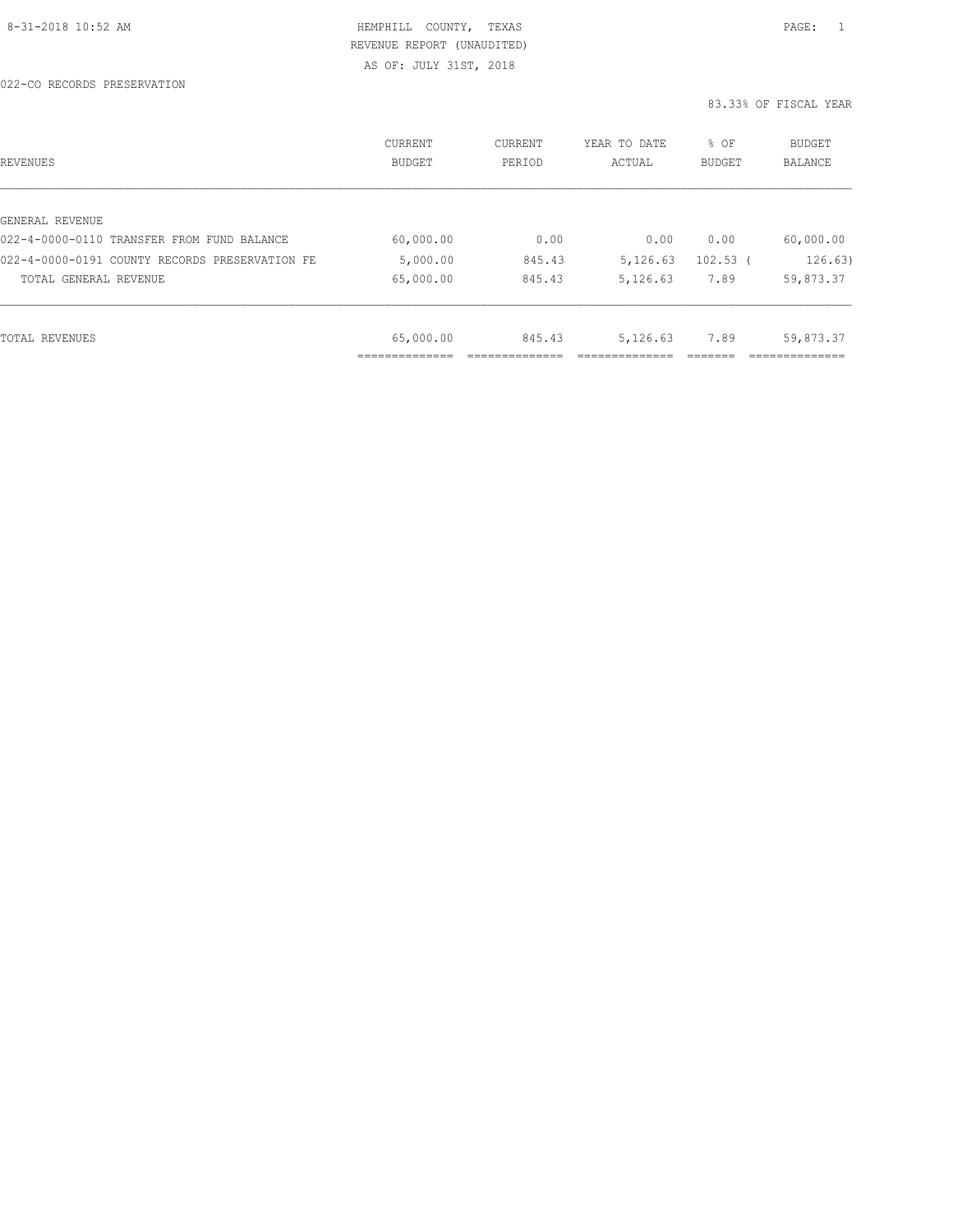AS OF: JULY 31ST, 2018

| REVENUES                                      | CURRENT<br>BUDGET | <b>CURRENT</b><br>PERIOD | YEAR TO DATE<br>ACTUAL | % OF<br><b>BUDGET</b> | BUDGET<br><b>BALANCE</b> |
|-----------------------------------------------|-------------------|--------------------------|------------------------|-----------------------|--------------------------|
|                                               |                   |                          |                        |                       |                          |
| GENERAL REVENUE                               |                   |                          |                        |                       |                          |
| 023-4-0000-0110 TRANSFER FROM FUND BALANCE    | 3,000.00          | 0.00                     | 0.00                   | 0.00                  | 3,000.00                 |
| 023-4-0000-0191 REV-CLK'S RECORD PRESERVATION | 800.00            | 167.78                   | 907.56                 | $113.45$ (            | 107.56)                  |
| TOTAL GENERAL REVENUE                         | 3,800.00          | 167.78                   | 907.56                 | 23.88                 | 2,892.44                 |
|                                               |                   |                          |                        |                       |                          |
| TOTAL REVENUES                                | 3,800.00          | 167.78                   | 907.56                 | 23.88                 | 2,892.44                 |
|                                               | _____________     |                          |                        |                       |                          |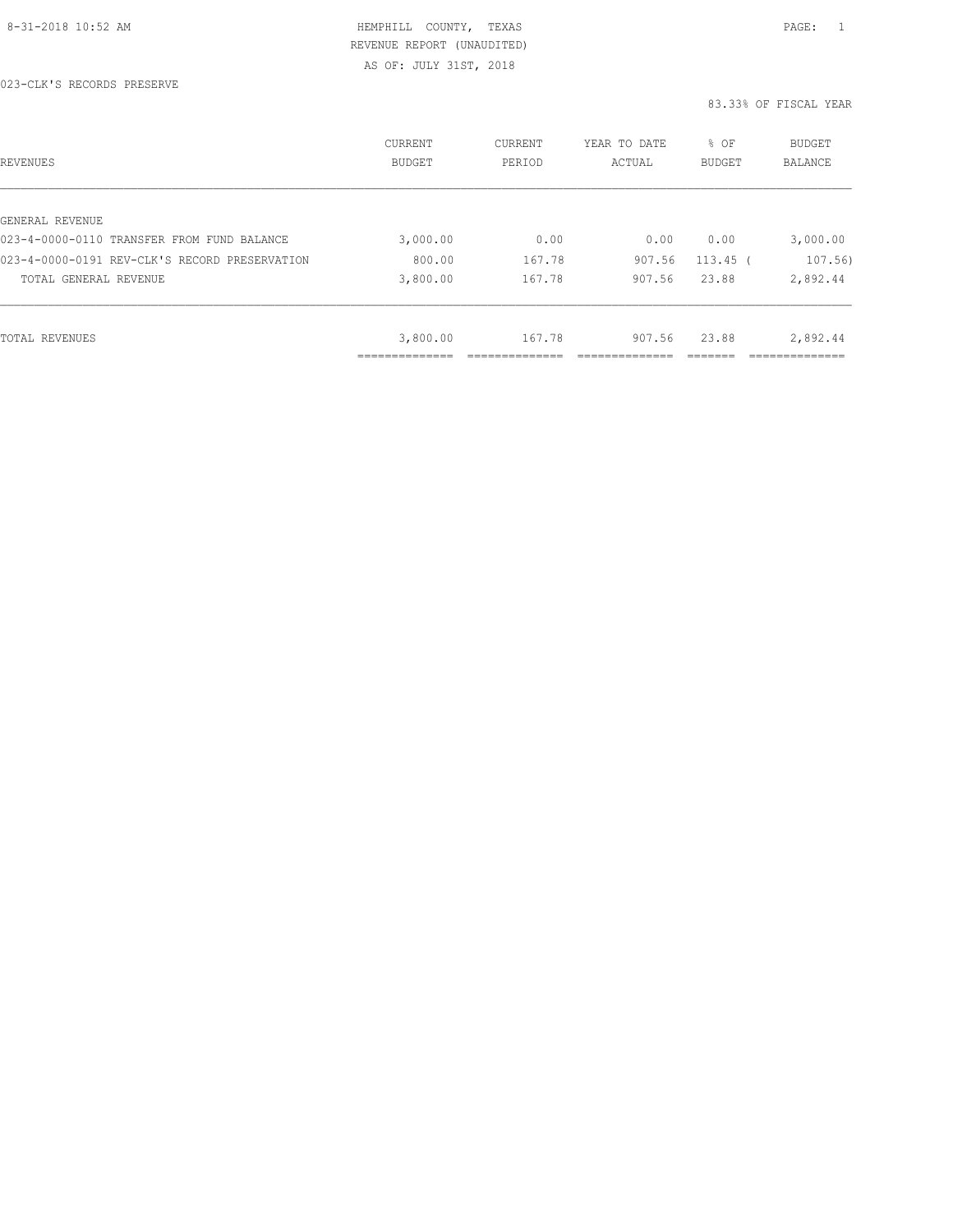AS OF: JULY 31ST, 2018

| REVENUES                                   | CURRENT<br><b>BUDGET</b>   | CURRENT<br>PERIOD | YEAR TO DATE<br>ACTUAL | % OF<br><b>BUDGET</b> | BUDGET<br><b>BALANCE</b> |
|--------------------------------------------|----------------------------|-------------------|------------------------|-----------------------|--------------------------|
| GENERAL REVENUE                            |                            |                   |                        |                       |                          |
| 024-4-0000-0110 TRANSFER FROM FUND BALANCE | 7,000.00                   | 0.00              | 0.00                   | 0.00                  | 7,000.00                 |
| 024-4-0000-0191 TECH FEES/EXP              | 2,000.00                   | 262.67            | 2,277.97               | $113.90$ (            | 277.97)                  |
| TOTAL GENERAL REVENUE                      | 9,000.00                   | 262.67            | 2,277.97               | 25.31                 | 6,722.03                 |
|                                            |                            |                   |                        |                       |                          |
| TOTAL REVENUES                             | 9,000.00                   | 262.67            | 2,277.97               | 25.31                 | 6,722.03                 |
|                                            | ____________<br>---------- |                   |                        |                       |                          |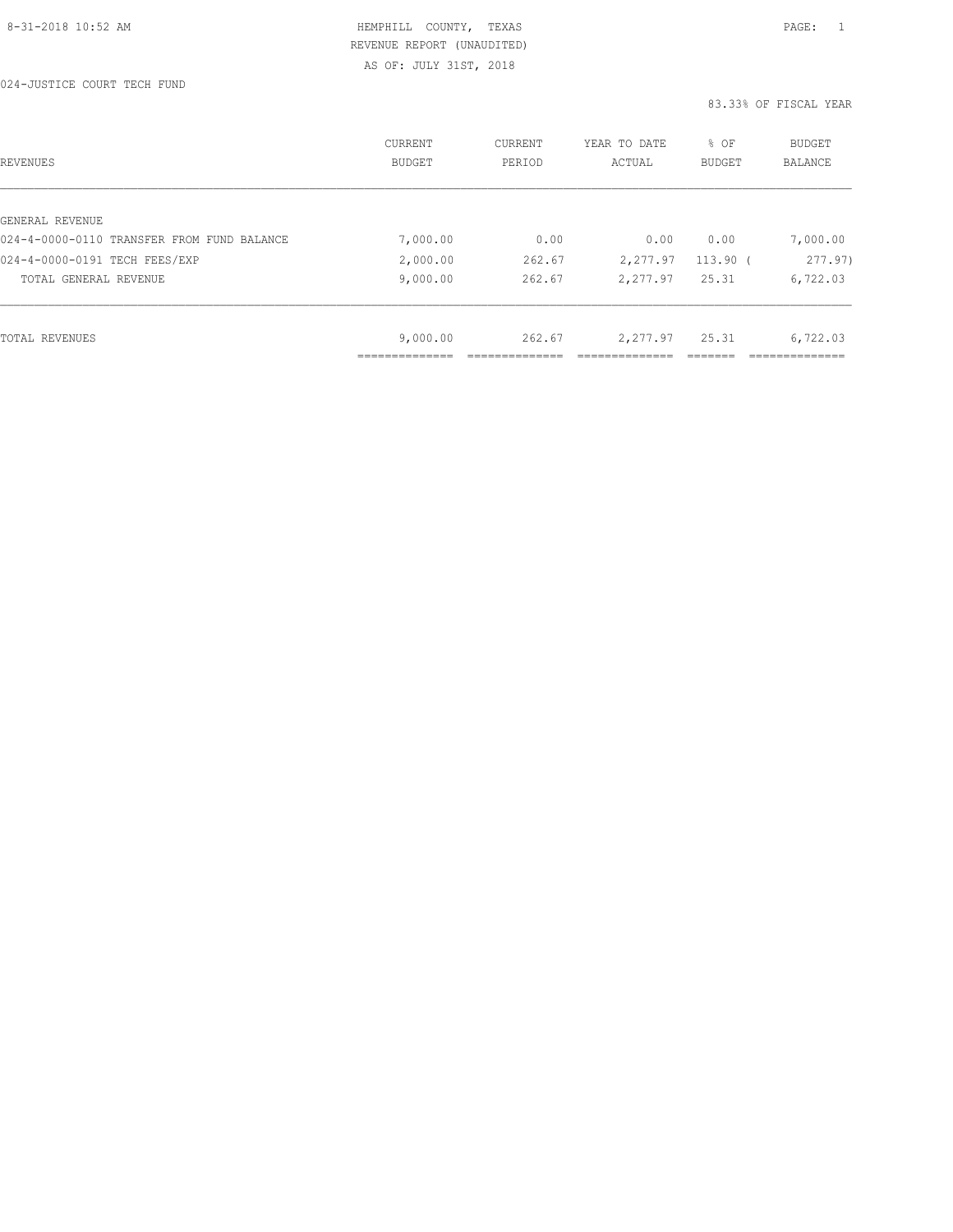AS OF: JULY 31ST, 2018

026-CLERK'S TECH FUND

| <b>REVENUES</b>                            | <b>CURRENT</b><br><b>BUDGET</b> | CURRENT<br>PERIOD | YEAR TO DATE<br>ACTUAL | % OF<br><b>BUDGET</b> | <b>BUDGET</b><br>BALANCE |
|--------------------------------------------|---------------------------------|-------------------|------------------------|-----------------------|--------------------------|
| GENERAL REVENUE                            |                                 |                   |                        |                       |                          |
| 026-4-0000-0110 TRANSFER FROM FUND BALANCE | 0.00                            | 0.00              | 0.00                   | 0.00                  | 0.00                     |
|                                            |                                 |                   |                        |                       |                          |
| 026-4-0000-0191 CLERK'S TECH FEES          | 1,500.00                        | 275.50            | 1,215.91               | 81.06                 | 284.09                   |
| TOTAL GENERAL REVENUE                      | 1,500.00                        | 275.50            | 1,215.91               | 81.06                 | 284.09                   |
|                                            |                                 |                   |                        |                       |                          |
| <b>TOTAL REVENUES</b>                      | 1,500.00                        | 275.50            | 1,215.91               | 81.06                 | 284.09                   |
|                                            | -------------                   |                   |                        |                       | __________               |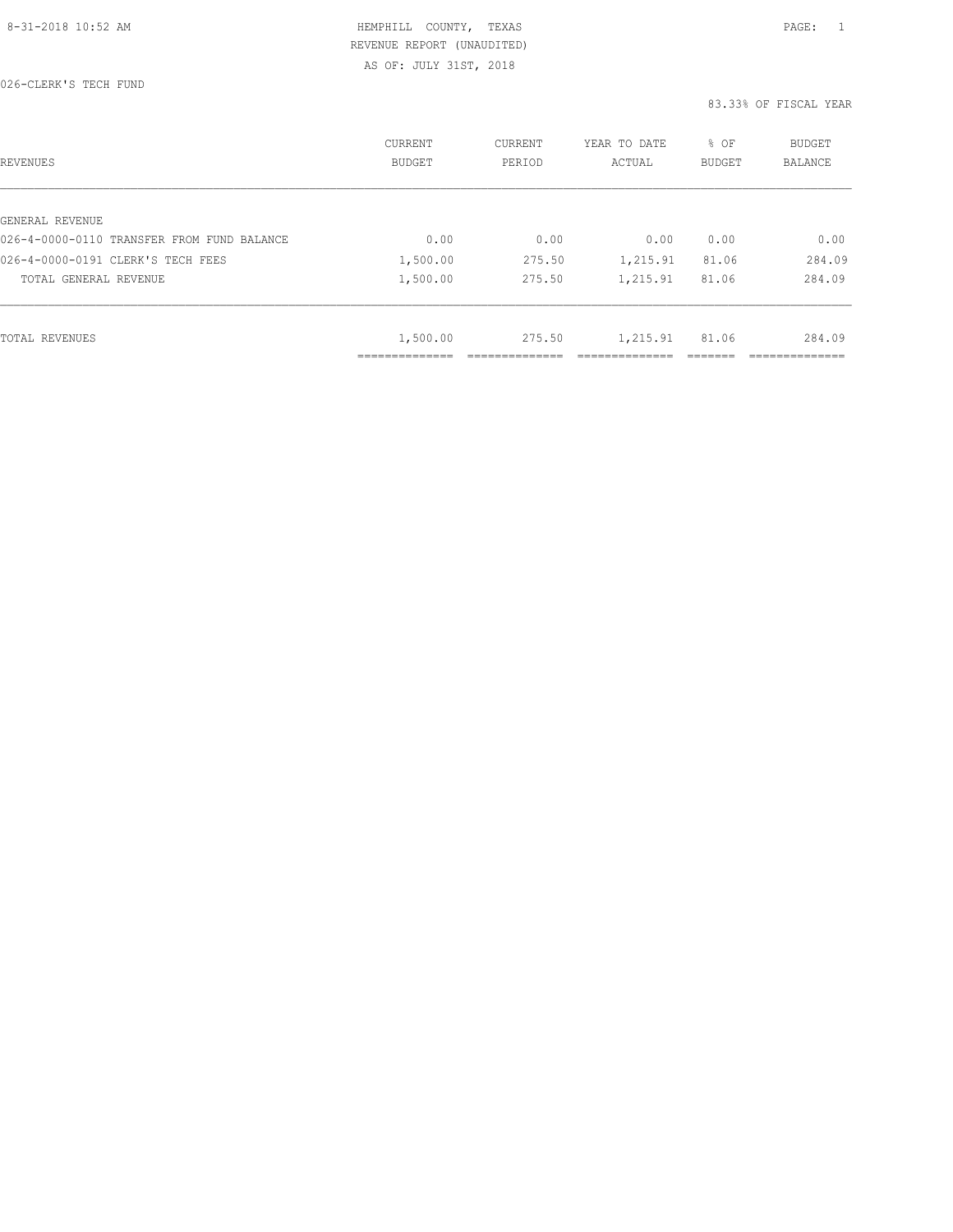| REVENUES                                   | CURRENT<br><b>BUDGET</b> | CURRENT<br>PERIOD | YEAR TO DATE<br>ACTUAL | % OF<br>BUDGET | BUDGET<br><b>BALANCE</b> |
|--------------------------------------------|--------------------------|-------------------|------------------------|----------------|--------------------------|
|                                            |                          |                   |                        |                |                          |
| GENERAL REVENUE                            |                          |                   |                        |                |                          |
| 029-4-0000-0110 TRANSFER FROM FUND BALANCE | 1,000.00                 | 0.00              | 0.00                   | 0.00           | 1,000.00                 |
| 029-4-0000-0330 PRETRIAL INTERVENTION      | 1,000.00                 | 0.00              | 1,000.00               | 100.00         | 0.00                     |
| TOTAL GENERAL REVENUE                      | 2,000.00                 | 0.00              | 1,000.00               | 50.00          | 1,000.00                 |
|                                            |                          |                   |                        |                |                          |
| TOTAL REVENUES                             | 2,000.00                 | 0.00              | 1,000.00               | 50.00          | 1,000.00                 |
|                                            |                          |                   |                        |                |                          |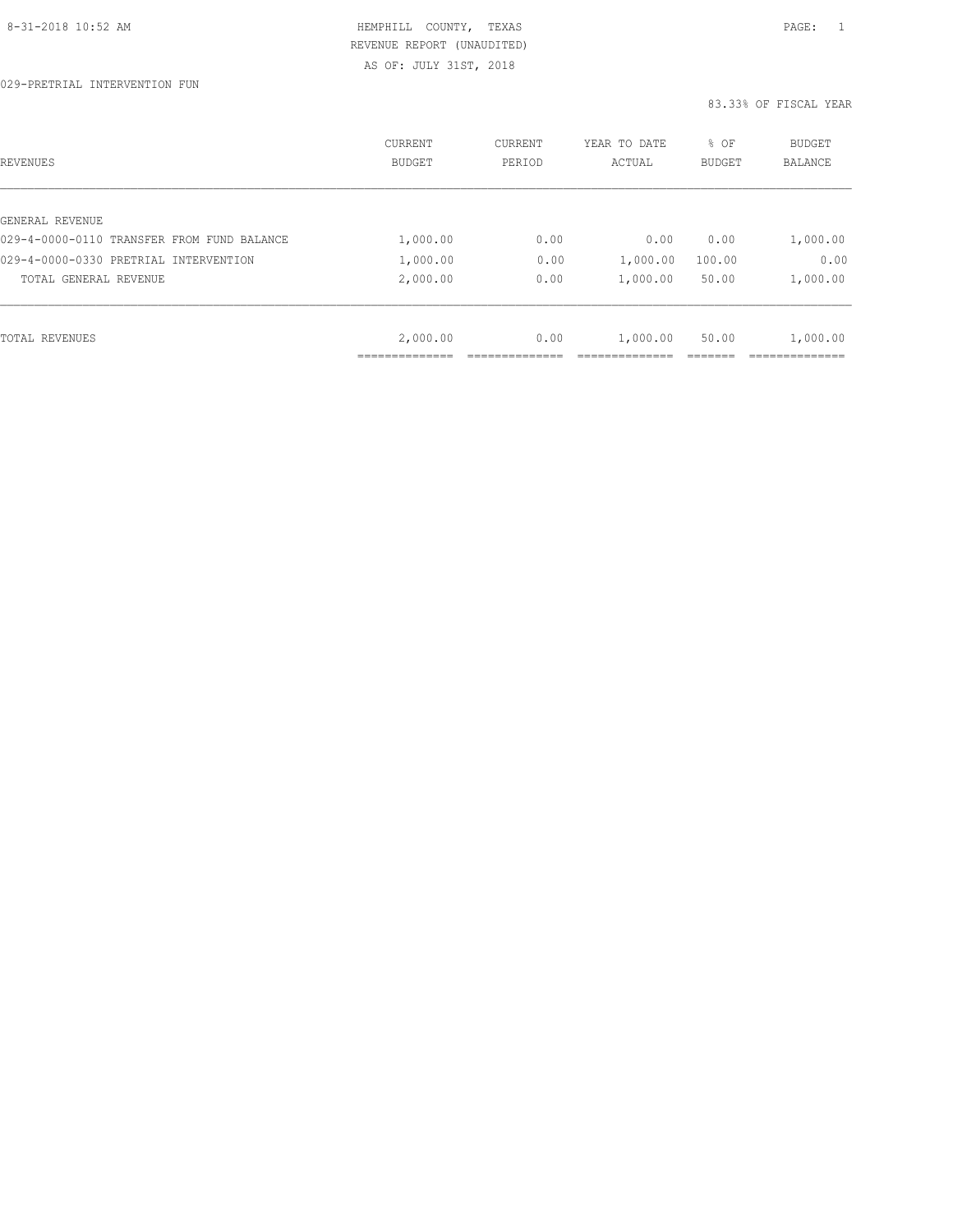| REVENUES                                   | <b>CURRENT</b><br><b>BUDGET</b> | CURRENT<br>PERIOD | YEAR TO DATE<br>ACTUAL | % OF<br>BUDGET | BUDGET<br><b>BALANCE</b> |
|--------------------------------------------|---------------------------------|-------------------|------------------------|----------------|--------------------------|
|                                            |                                 |                   |                        |                |                          |
| GENERAL REVENUE                            |                                 |                   |                        |                |                          |
| 032-4-0000-0110 TRANSFER FROM FUND BALANCE | 15,000.00                       | 0.00              | 0.00                   | 0.00           | 15,000.00                |
| 032-4-0000-0220 FEES-CHECK COLLECTION      | 500.00                          | 0.00              | 330.00                 | 66.00          | 170.00                   |
| TOTAL GENERAL REVENUE                      | 15,500.00                       | 0.00              | 330.00                 | 2.13           | 15,170.00                |
|                                            |                                 |                   |                        |                |                          |
| TOTAL REVENUES                             | 15,500.00                       | 0.00              | 330.00                 | 2.13           | 15,170.00                |
|                                            | _____________                   |                   |                        |                | ____________             |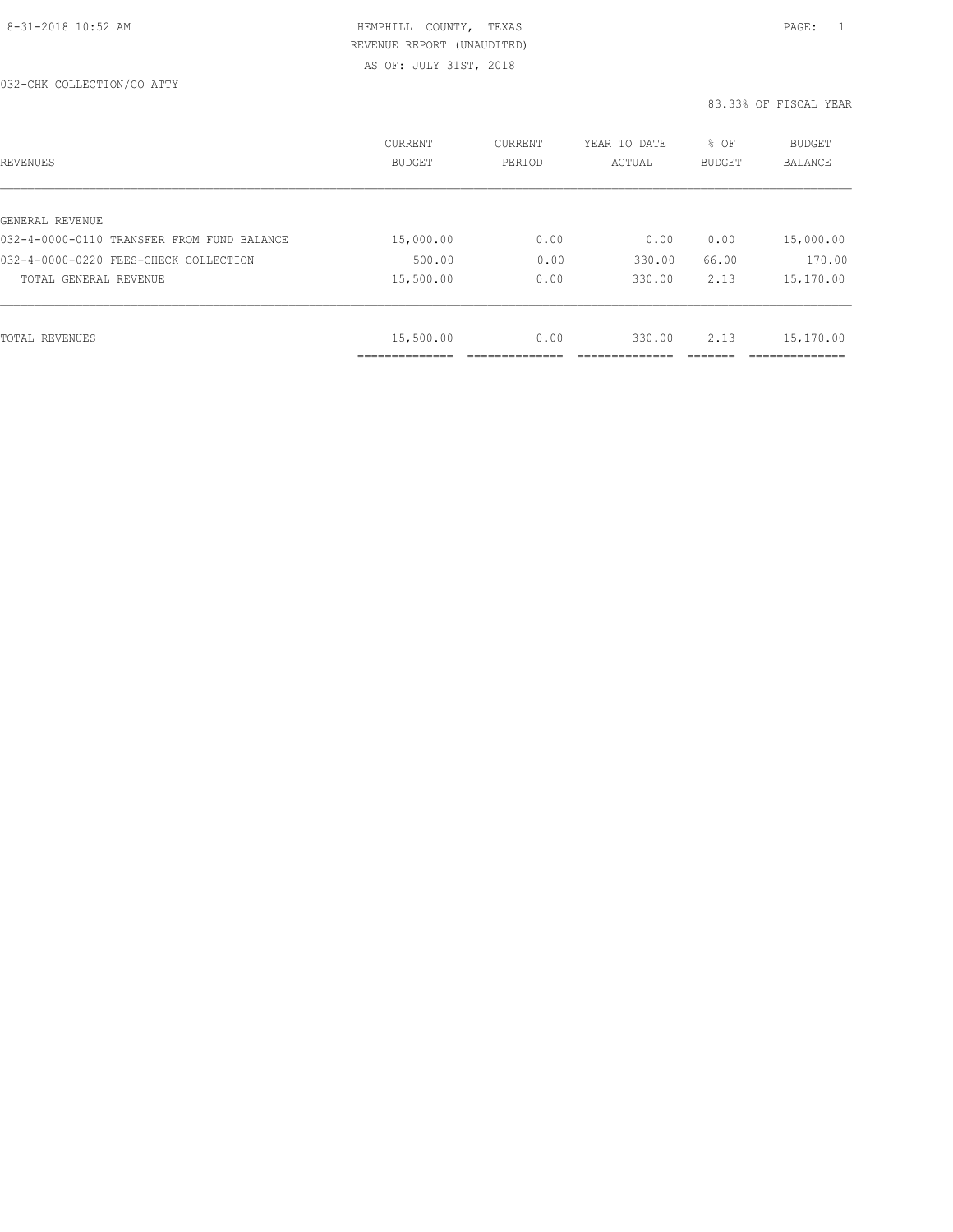036-ANNUAL LEOSE/LAW

| <b>REVENUES</b>                            | <b>CURRENT</b><br><b>BUDGET</b> | CURRENT<br>PERIOD | YEAR TO DATE<br>ACTUAL | % OF<br><b>BUDGET</b> | BUDGET<br><b>BALANCE</b> |
|--------------------------------------------|---------------------------------|-------------------|------------------------|-----------------------|--------------------------|
| GENERAL REVENUE                            |                                 |                   |                        |                       |                          |
| 036-4-0000-0110 TRANSFER FROM FUND BALANCE | 8,000.00                        | 0.00              | 0.00                   | 0.00                  | 8,000.00                 |
|                                            |                                 |                   |                        |                       |                          |
| 036-4-0000-0440 STATE FEES                 | 2,000.00                        | 0.00              | 1,493.22               | 74.66                 | 506.78                   |
| TOTAL GENERAL REVENUE                      | 10,000.00                       | 0.00              | 1,493.22               | 14.93                 | 8,506.78                 |
|                                            |                                 |                   |                        |                       |                          |
| TOTAL REVENUES                             | 10,000.00                       | 0.00              | 1,493.22               | 14.93                 | 8,506.78                 |
|                                            | .                               |                   |                        |                       |                          |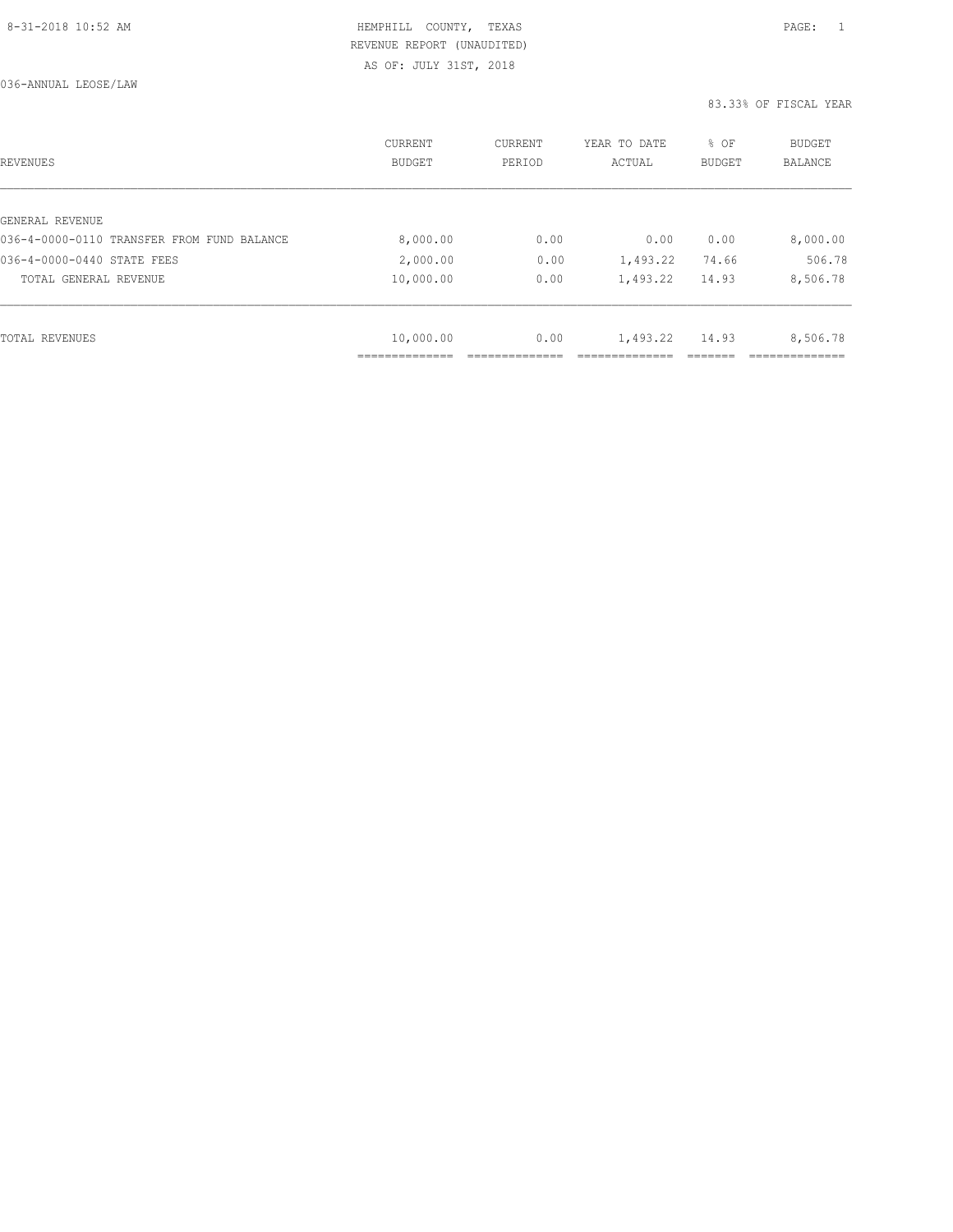AS OF: JULY 31ST, 2018

046-SCAAP

| REVENUES                                   | <b>CURRENT</b><br><b>BUDGET</b> | CURRENT<br>PERIOD | YEAR TO DATE<br>ACTUAL | % OF<br><b>BUDGET</b> | <b>BUDGET</b><br><b>BALANCE</b> |
|--------------------------------------------|---------------------------------|-------------------|------------------------|-----------------------|---------------------------------|
|                                            |                                 |                   |                        |                       |                                 |
| GENERAL REVENUE                            |                                 |                   |                        |                       |                                 |
| 046-4-0000-0110 TRANSFER FROM FUND BALANCE | 65,000.00                       | 0.00              | 0.00                   | 0.00                  | 65,000.00                       |
| 046-4-0000-0260 GRANT AWARD                | 6,000.00                        | 0.00              | 0.00                   | 0.00                  | 6,000.00                        |
| TOTAL GENERAL REVENUE                      | 71,000.00                       | 0.00              | 0.00                   | 0.00                  | 71,000.00                       |
|                                            |                                 |                   |                        |                       |                                 |
| TOTAL REVENUES                             | 71,000.00                       | 0.00              | 0.00                   | 0.00                  | 71,000.00                       |
|                                            |                                 |                   |                        |                       |                                 |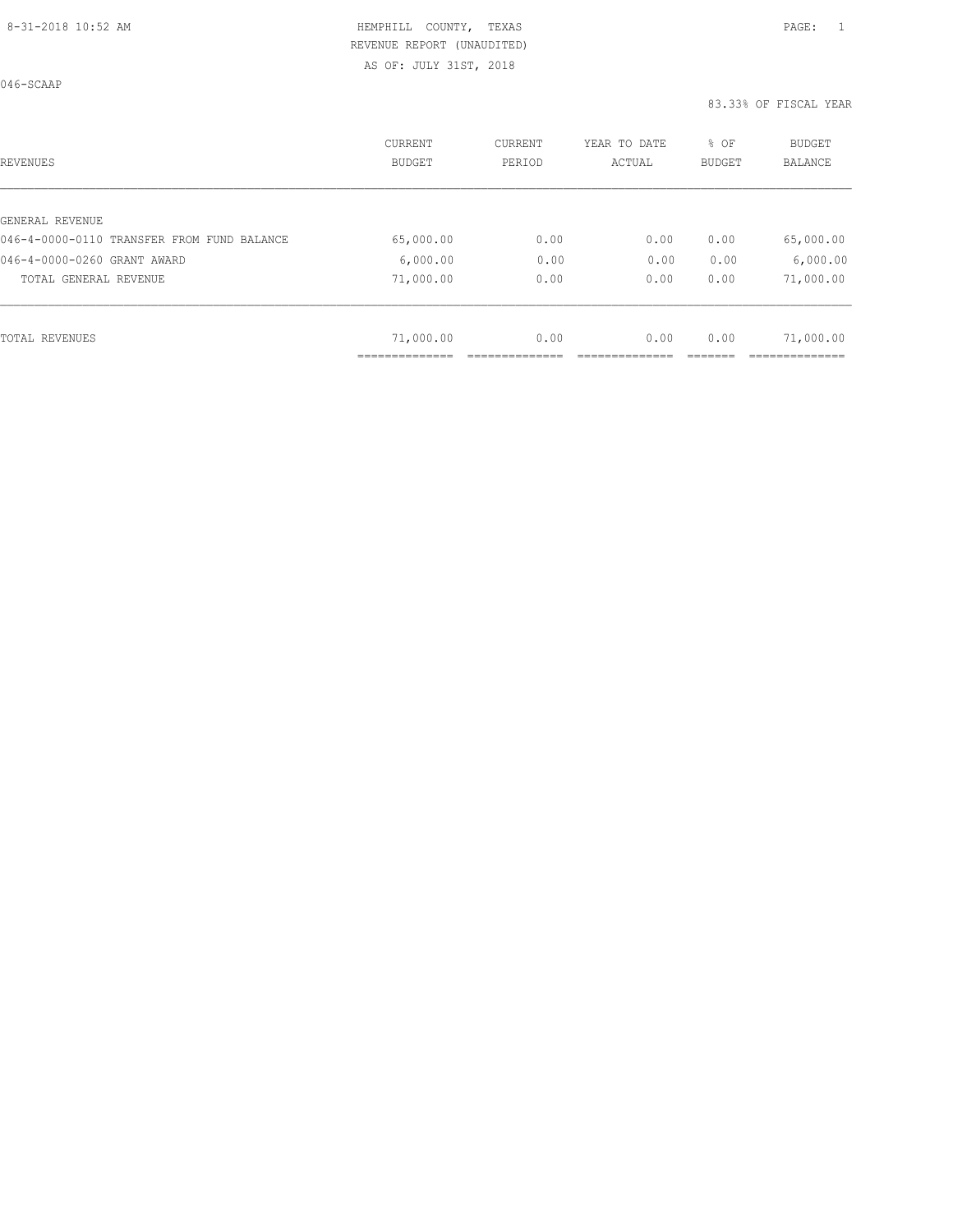AS OF: JULY 31ST, 2018

| REVENUES                             | <b>CURRENT</b><br><b>BUDGET</b> | CURRENT<br>PERIOD | YEAR TO DATE<br>ACTUAL | % OF<br><b>BUDGET</b> | <b>BUDGET</b><br>BALANCE |
|--------------------------------------|---------------------------------|-------------------|------------------------|-----------------------|--------------------------|
| GENERAL REVENUE                      |                                 |                   |                        |                       |                          |
| 047-4-0000-0401 SALES/COMMISSARY     | 0.00                            | 0.00              | 0.00                   | 0.00                  | 0.00                     |
| 047-4-0000-0500 MISCELLANEOUS INCOME | 0.00                            | 0.00              | 0.00                   | 0.00                  | 0.00                     |
| TOTAL GENERAL REVENUE                | 0.00                            | 0.00              | 0.00                   | 0.00                  | 0.00                     |
|                                      |                                 |                   |                        |                       |                          |
| TOTAL REVENUES                       | 0.00                            | 0.00              | 0.00                   | 0.00                  | 0.00                     |
|                                      | ______________                  |                   |                        |                       |                          |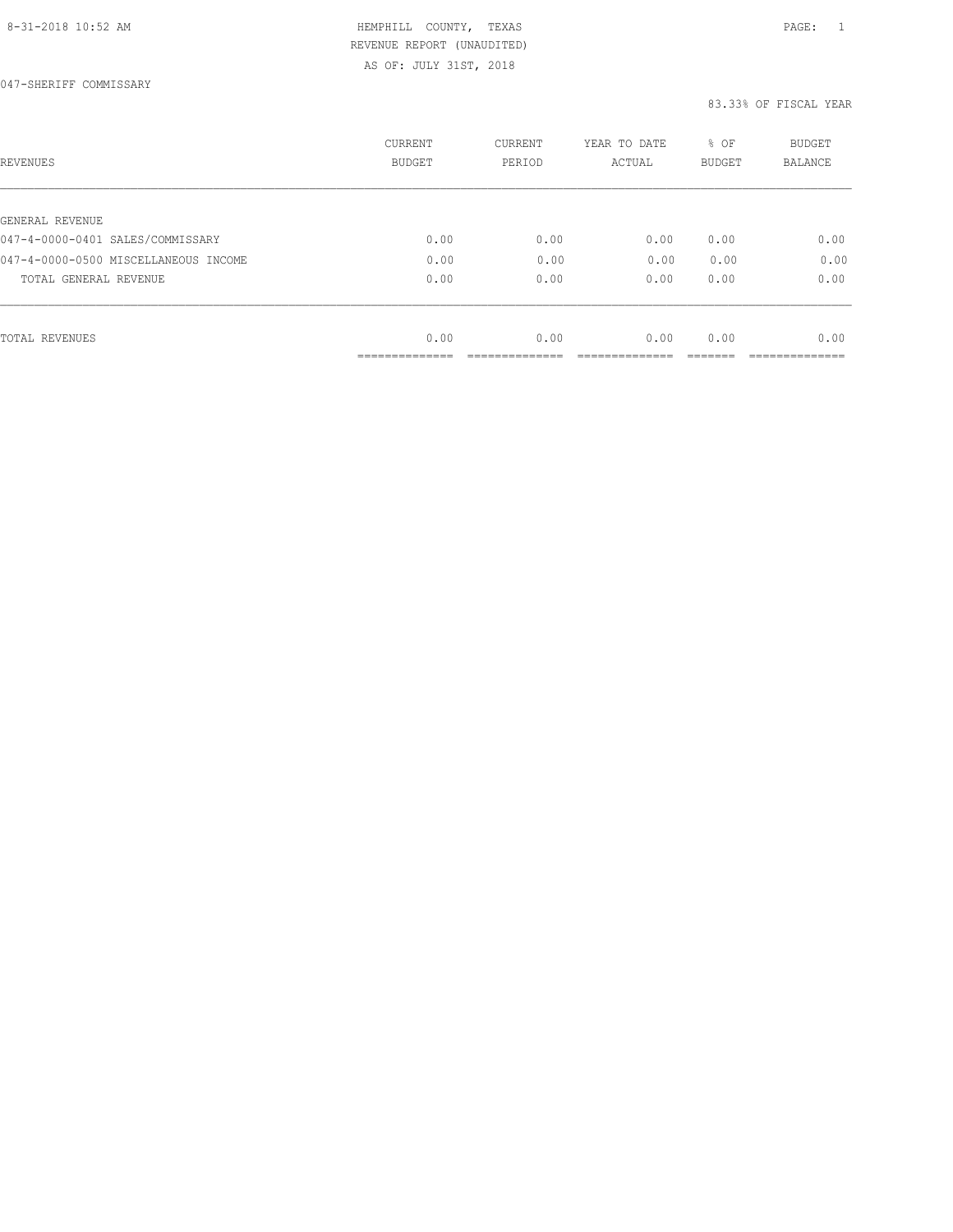| REVENUES                              | CURRENT<br>BUDGET             | CURRENT<br>PERIOD | YEAR TO DATE<br>ACTUAL | % OF<br><b>BUDGET</b> | <b>BUDGET</b><br>BALANCE |
|---------------------------------------|-------------------------------|-------------------|------------------------|-----------------------|--------------------------|
|                                       |                               |                   |                        |                       |                          |
| GENERAL REVENUE                       |                               |                   |                        |                       |                          |
| 048-4-0000-0120 INTEREST              | 0.00                          | 0.00              | 0.00                   | 0.00                  | 0.00                     |
| 048-4-0000-0401 PROCEEDS FROM SEIZURE | 0.00                          | 0.00              | 0.00                   | 0.00                  | 0.00                     |
| TOTAL GENERAL REVENUE                 | 0.00                          | 0.00              | 0.00                   | 0.00                  | 0.00                     |
|                                       |                               |                   |                        |                       |                          |
| <b>TOTAL REVENUES</b>                 | 0.00                          | 0.00              | 0.00                   | 0.00                  | 0.00                     |
|                                       | ____________<br>------------- |                   |                        |                       |                          |